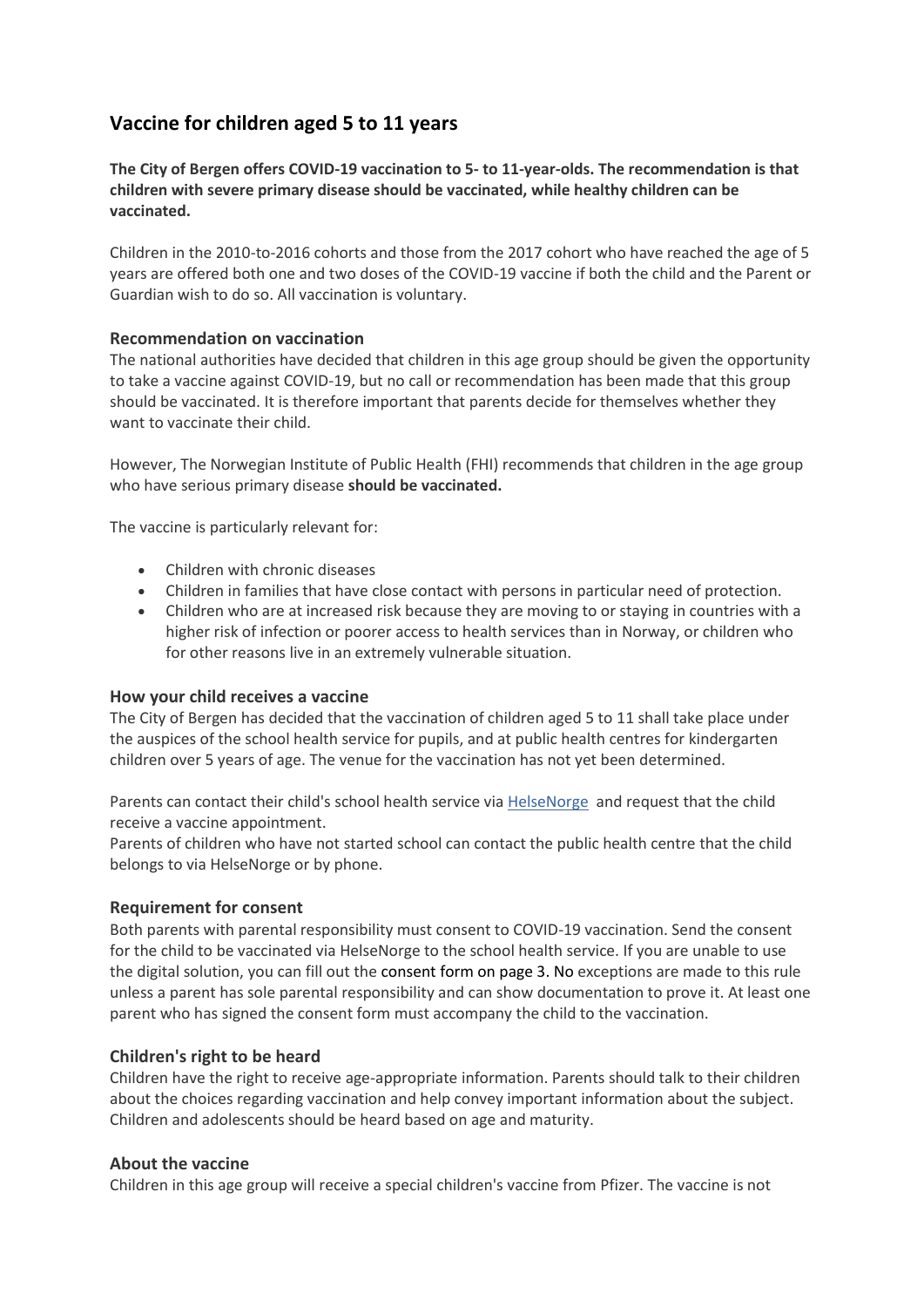approved for children under 5 years of age. Children born in 2017 must therefore wait to receive the vaccine until they reach the age of 5.

FHI considers that one dose provides the best cost/benefit balance in this age group. If you want your child to receive two doses, the recommended interval between the doses is twelve weeks. The minimum interval is 8 weeks, unless there are special medical reasons for a shorter interval.

#### **More information**

[Coronavirus vaccine for children 5-11 years -](https://www.fhi.no/en/publ/information-letters/coronavirus-vaccine-for-children-5-11-years/) NIPH (fhi.no)